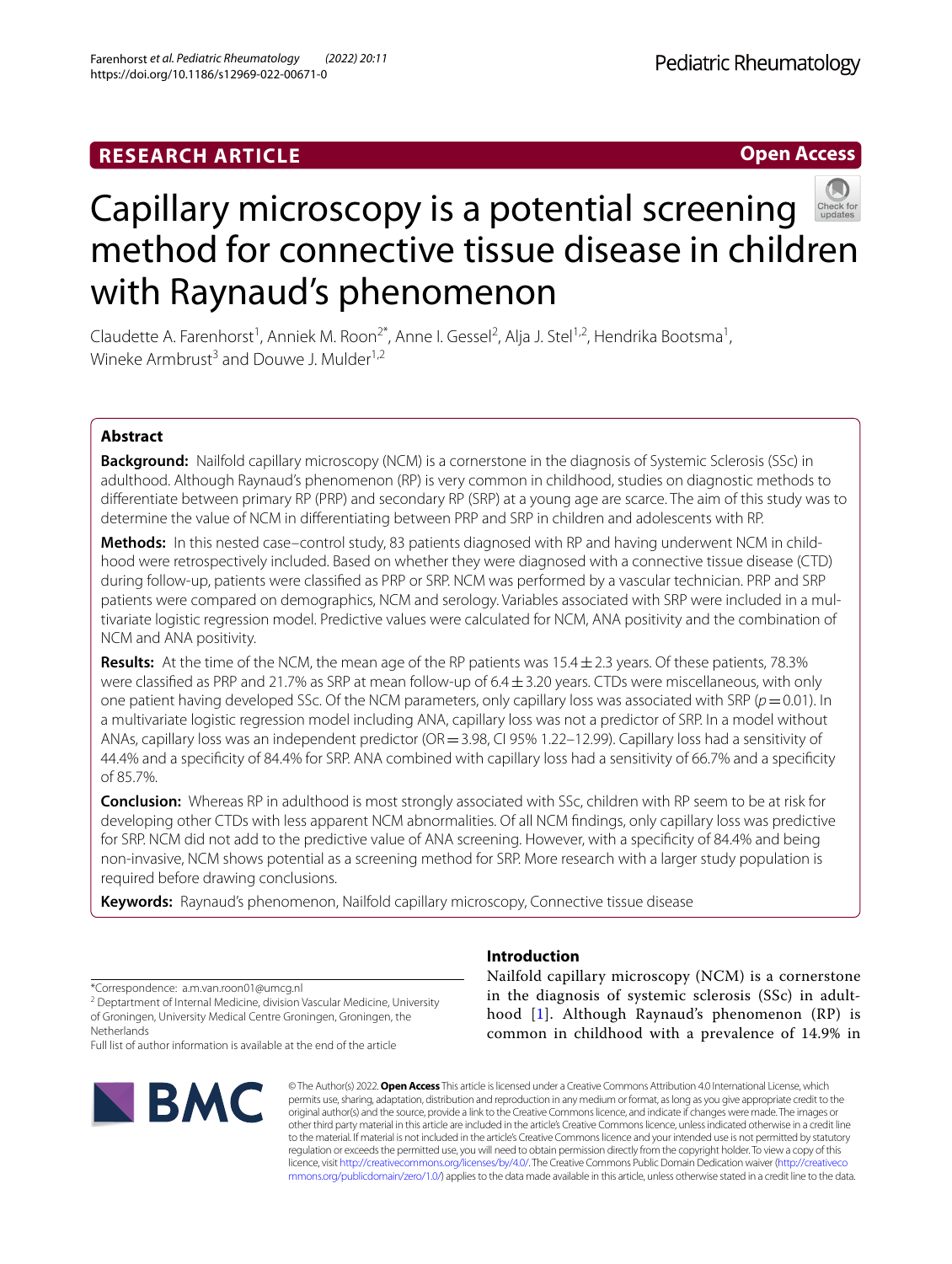children aged  $12-15$  years  $[2-4]$  $[2-4]$ , studies on diagnostic methods to differentiate between primary RP (PRP) and secondary RP (SRP) at a young age are scarce. In PRP no cause can be identified, whereas SRP occurs as part of an underlying disease, most commonly a connective tissue disease (CTD) [[5](#page-8-3)]. The disease course of CTDs varies, and is often associated with severe morbidity and sometimes mortality. In children and adolescents, early diagnosing and optimal treatment at an early stage of the disease can improve prognosis significantly [[6\]](#page-8-4). Therefore, it is important to distinguish between PRP and SRP early.

NCM is a non-invasive method for visualizing the microcirculation of the nailbed. In adults, NCM has been established as an effective method for predicting the development of SSc in RP patients, especially when combined with serology [[1](#page-8-0)]. Capillaroscopic findings that should alert the physician to the possibility of undetected SSc are hemorrhages, loss of capillaries, widened capillaries and giant capillaries [\[7,](#page-8-5) [8\]](#page-8-6). These capillaroscopic abnormalities are mainly seen in SSc, but have been reported in other CTDs as well [\[9](#page-8-7), [10\]](#page-8-8). For rheumatoid arthritis (RA), it was reported that 20.9% of the patients showed capillaroscopic abnormalities [[11](#page-8-9)]. There are few studies on capillaroscopic abnormalities in Sjögren's syndrome (SS) and systemic lupus erythematosus (SLE). However, the studies that have been performed found significantly more capillaroscopic abnormalities in SS and SLE patients compared to the healthy population [[12](#page-8-10), [13\]](#page-8-11).

For children with RP, however, guidelines for initial investigation and subsequent follow-up are based on limited evidence [\[14](#page-8-12), [15](#page-8-13)]. Only one pediatric prospective study has been conducted previously, and found results similar to studies in adults with RP. In this study, SSc-related capillary changes significantly correlated with development of SSc-spectrum disorders in the near future. Future development of other CTDs could not be predicted by specific capillary changes [[15](#page-8-13), [16](#page-8-14)].

A screening method for CTDs that is often performed in children is serological testing for ANAs. A high ANA titer is suggestive of a CTD. Antibodies against one or more extractable nuclear antigens (ENAs) suggest a specific CTD such as SSc, SS or SLE [[17](#page-8-15)]. ANA and anti-ENA antibodies are important diagnostic markers of systemic rheumatic diseases, especially because for many diseases they are part of the diagnostic criteria.

The general aim of this study was to determine the value of NCM in differentiating between PRP and SRP in children and adolescents with RP.

# **Methods**

# **Patient selection**

Patients were retrospectively included in this case–control study. Inclusion criteria were an age≤18 years, having established RP, having underwent an NCM at the vascular laboratory of the University Medical Center Groningen between September 2008 and March 2019 and having accessible capillaries at the time of the NCM. All included participants provided informed consent. RP was defned as a history of≥two phases of color change (white, blue, red) with/without discomfort of the hands, induced by exposure to cold temperature. Patients were considered to have SRP if they were diagnosed with a CTD based on current classifcation criteria or had incomplete disease but were deemed SRP by their treating physician [\[18](#page-8-16)–[23\]](#page-8-17). Adults criteria were used for this, as all patients were adults at the time of follow-up. The used criteria were the 2013 American College of Rheumatology (ACR)/European League Against Rheumatism (EULAR) criteria for SSc [\[18\]](#page-8-16), the 2019 ACR/EULAR criteria for SLE [\[19](#page-8-18)], the 2017 EULAR/ACR criteria for adult and juvenile idiopathic infammatory myopathies [[20\]](#page-8-19), the 2010 ACR/EULAR criteria for RA [\[21](#page-8-20)], and the 2016 ACR/EULAR criteria for SS [\[22](#page-8-21)]. For incomplete disease, the following criteria were used: LeRoy criteria for incomplete SSc (iSSc) [\[23](#page-8-17)], fulflling 3 or 4 ACR criteria for SLE for incomplete SLE (iSLE) [\[19](#page-8-18)], fulflling 3 ACR criteria for SS for incomplete SS (iSS) [[22\]](#page-8-21) and criteria proposed by Mosca et al. for undiferentiated CTD (UCTD) [[24](#page-8-22)]. Patients were diagnosed with mixed CTD (MCTD) using the criteria defned by Kasukawa et al. [[25\]](#page-8-23). Whether and when patients received this diagnosis, was retrieved from the electronic patient record. Two investigators adjudicated independently and a consensus was reached in all cases.

# **Nailfold capillaroscopy**

NCM assessments were performed once in all patients. For all NCM assessments, immersion oil was applied on the nailfold to increase transparency. In addition, NCM was performed after an adaptation period of≥15 min at room temperature  $(23 \text{ }^{\circ}C)$ . The third and fourth digits of both hands were assessed. The vascular technicians all followed the same protocol to minimize diferences between the technicians. All NCM assessments were supervised by a medical specialist. For uncertain cases, a consensus based conclusion was reached between the vascular technician and the medical specialist [\[26](#page-8-24)].

Up until January 2014, 55 NCM were performed with an Olympus BHMJ FW-32362 (Tokyo, Japan), with a Grundig FA-85 Z/W video camera (Fürth/Bay, Germany) and an Osram XBO 75 W xenon lamp (Berlin, Germany)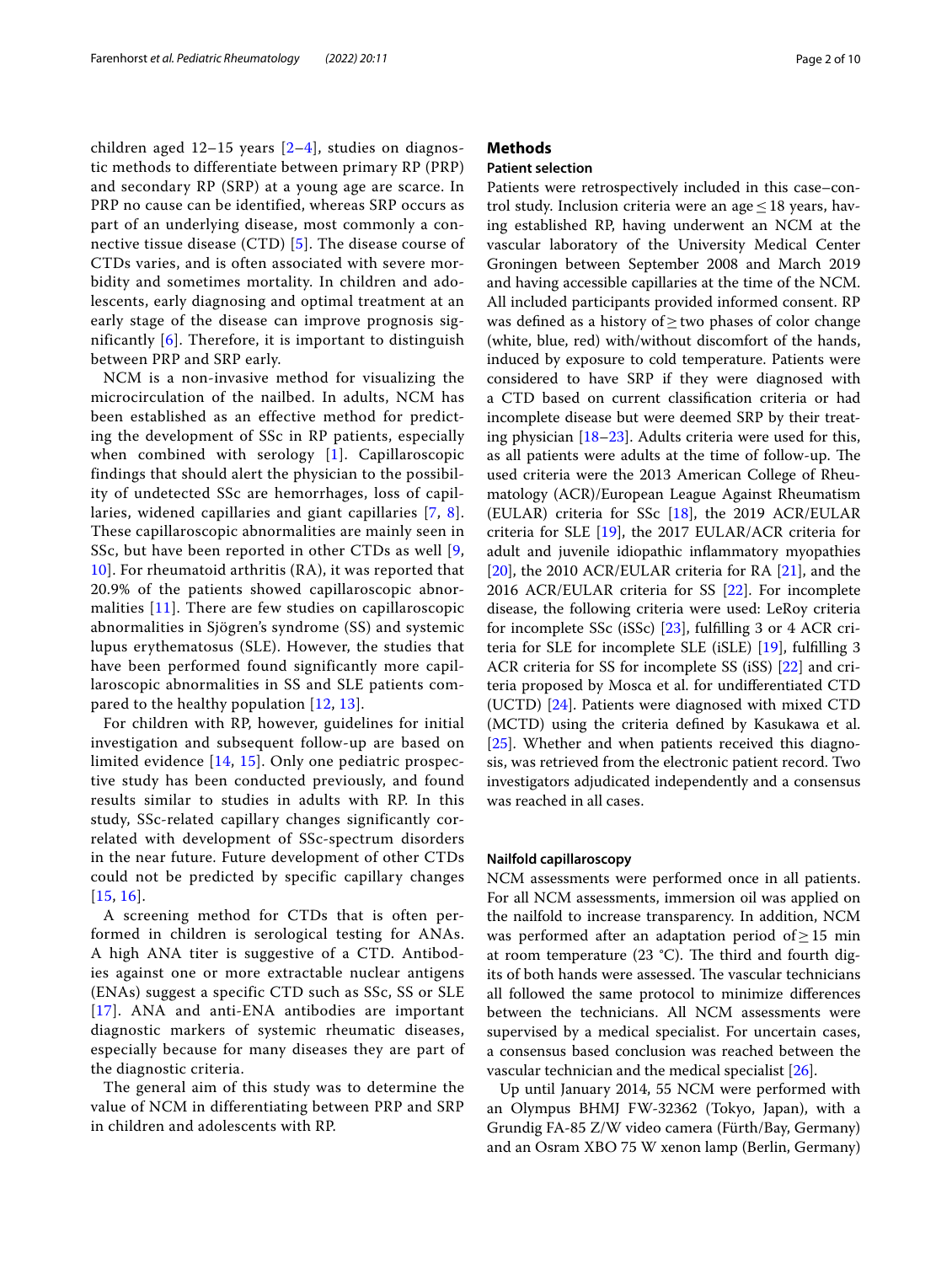with a  $180 \times$  enlargement. The images were assessed by one of five vascular technicians. The presence of dilated capillaries, giant capillaries and hemorrhages were judged visually over the whole distal row of the nailfold. The number of capillaries were counted in a 3 mm grid [[26\]](#page-8-24).

After January 2014, 28 NCM were performed with an Olympus BXFM (Olympus, Tokyo, Japan), with Olympus CellSens software (Olympus, Tokyo, Japan) with a 180×enlargement. A 3 mm grid of the distal row of the capillaries was judged visually by one of two vascular technicians. In a 3 mm grid the capillary density per 3 mm of the distal row of the nailfold and haemorrhages was counted, the apex was measured to determine giant capillaries ( $>50 \mu m$ ) and dilated capillaries  $(>20 \mu m, < 50 \mu m)$ .

Capillary loss was defined as  $< 6$  capillaries per mm of the distal row of the nailfold per fnger. Patterns were classifed according to the criteria defned by Cutolo et al. [[27](#page-8-25)]. A normal pattern was indicated by no capillary loss, a mean number of dilated capillaries of ≤3 and no giant capillaries; a nonspecifc pattern was indicated by a number of>3 dilated capillaries and/or capillary loss, in the absence of giant capillaries; an early SSc pattern was indicated by  $\geq$  1 giant capillaries without loss of capillaries or hemorrhages; an active SSc pattern was indicated  $by \geq 1$  giant capillaries combined with capillary loss and/ or hemorrhages; and a late SSc pattern was indicated by severe loss of capillaries with none or few giant capillaries, none or few hemorrhages and signs of neovascularization [[27](#page-8-25), [28\]](#page-8-26).

# **Laboratory assessments**

ANAs were tested by indirect immunofuorescence. When present, they were classifed as speckled, homogeneous, anticentromere, or nucleolar. ANAs were defned positive for titer≥1:80. Antibodies against ENAs were measured by fuorescent enzyme immunoassay. Anti-ENA antibodies were defined as positive for titer  $>10$ U/ml. With this cut-off value, the chance of having false positives is low. Autoantibodies analyzed in this screening were those against U1-RNP, RAP-70, Sm, SSA, SSB, Jo1, topoisomerase-1(scl-70) and CENP-B [[28\]](#page-8-26).

# **Statistical analyses**

Statistical analyses were performed using IBM SPSS statistics (version 23).

An unpaired t-test, Mann–Whitney U test, Chi-Square test or Fisher's Exact test was used to compare the baseline characteristics of patients with PRP and SRP. The variables associated with SRP  $(p<0.1)$  in the univariate analysis were entered into a multivariate logistic regression model. The type of RP (PRP versus SRP) was established as the dependent variable of the model. Statistical significance was achieved when  $p < 0.05$ . Two multivariate logistic regression models were performed using the Enter method; one with and one without ANA positivity included. These models were corrected for age. Sensitivity and specifcity were calculated for regression models with only ANAs, only capillary loss and ANAs together with capillary loss. Sensitivity and specifcity of different cut off points for numbers of capillaries were determined with ROC curve analysis. Lastly, a multivariate logistic model with both ANA and anti-ENA screening was performed in which an interaction variable was created of ANA and anti-ENA.

# **Results**

# **Patient characteristics**

A number of 98 patients with an age of  $\leq$  18 years underwent NCM between 2008 and 2019. Of these patients, 14 were excluded because RP was not established based on the physicians judgement and one was excluded because the capillaries were not assessable. The remaining 83 patients were included in this study. Patient character-istics are shown in Table [1](#page-3-0). The age at which the NCM was conducted ranged from 7.3 to 18.0 years, with a mean age of  $15.4 \pm 2.26$  years. The male to female ratio was approximately 1:3.5. After an average follow-up period of  $6.4 \pm 3.20$  years, 65 (78.3%) of the patients were found to have PRP. SRP was established in 18 (21.7%) of the patients. At the time of follow-up, all patients were adults.

Of the patients with SRP, 11 (61.1%) had received a defnite classifable diagnosis, whereas 7 (38.9%) had an undiferentiated or early stage CTD. Of patients with SRP, 4 (22.2%) had MCTD, 4 (22.2%) had UCTD, 3 (16.7%) had SLE, 2 (11.1%) had dermatomyositis (DM), 1 (5.6%) had SSc, 1 (5.6%) had SS, 1 (5.6%) had iSLE, 1 (5.6%) had iSSc and 1 (5.6%) had iSS.

In 16 (88.9%) of the 18 SRP patients, RP was already present at frst presentation. In 7 (38.9%) of these patients, it was the cardinal symptom. Other common frst presenting symptoms were arthralgia and cutaneous symptoms. All patients that presented with RP as the cardinal symptom showed other symptoms at presentation as well, most commonly joint complaints.

# **Univariate analysis**

# *Demographics*

Table  $1$  shows the baseline characteristics. The age at baseline showed a trend towards a younger age of SRP patients ( $p = 0.10$ ). The male to female ratio was not different between PRP and SRP ( $p = 0.48$ ).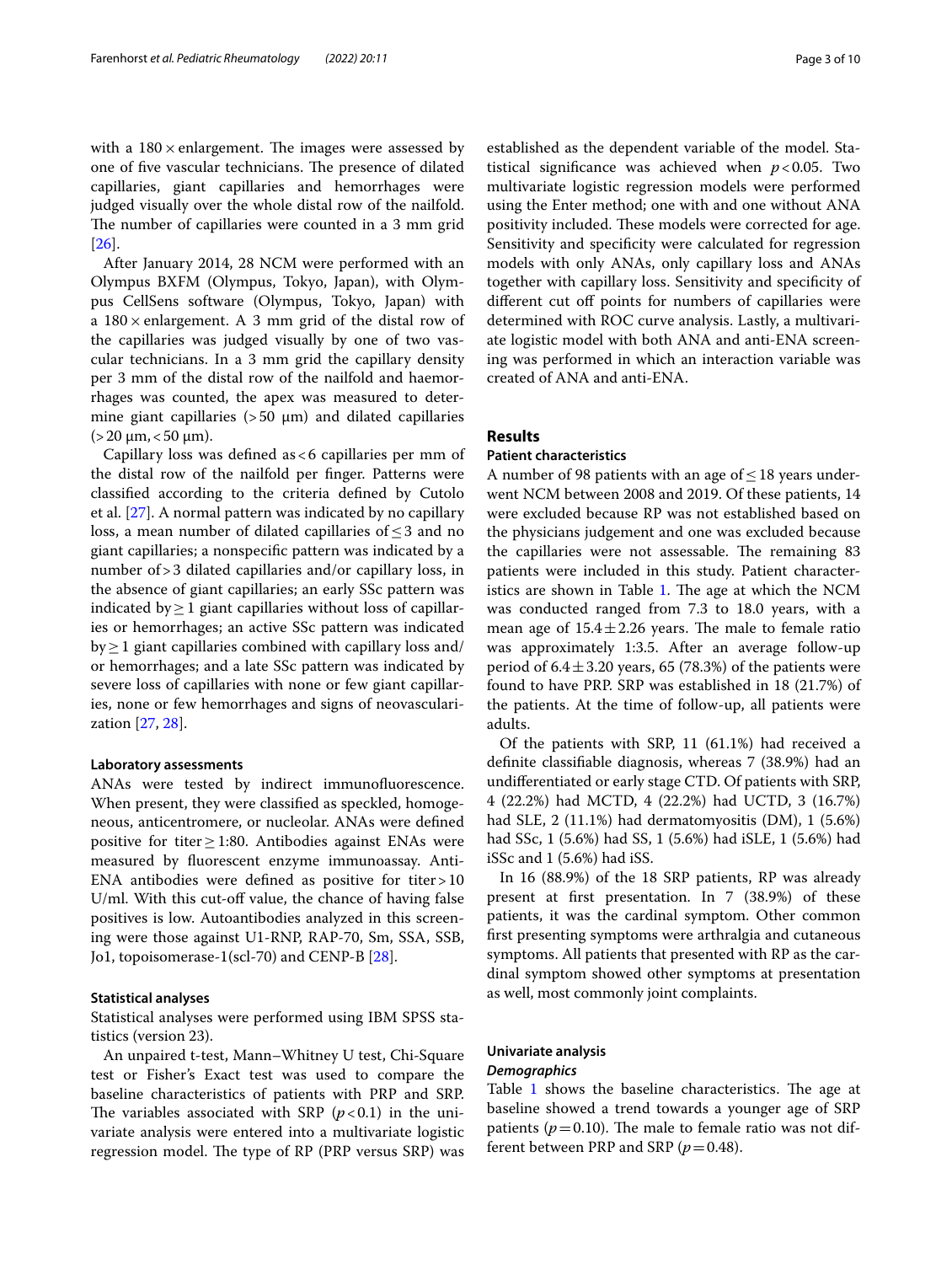<span id="page-3-0"></span>**Table 1** Baseline characteristics for the whole study population, and the PRP group and SRP group separately

| <b>Characteristics</b>                               | All patients<br>$n = 83$ | <b>PRP-patients</b><br>$n = 65$ | <b>SRP-patients</b><br>$n = 18$ | P-value |
|------------------------------------------------------|--------------------------|---------------------------------|---------------------------------|---------|
| <b>Demographics</b>                                  |                          |                                 |                                 |         |
| Age at NCM, mean $\pm$ sd                            | $15.4 \pm 2.26$          | $15.7 \pm 1.81$                 | $14.3 \pm 3.26$                 | 0.10    |
| Female gender, n (%)                                 | 64 (77.1)                | 49 (75.4)                       | 15(83.3)                        | 0.48    |
| <b>NCM</b>                                           |                          |                                 |                                 |         |
| Capillary loss ( $<$ 6/mm), n (%) <sup>a</sup>       | 18(22.0)                 | 10(15.6)                        | 8(44.4)                         | 0.01    |
| Dilated capillaries $(>3/3$ mm), n $(\%)$            | 40(48.2)                 | 32 (49.2)                       | 8(44.4)                         | 0.72    |
| Giant capillaries (> 0/3 mm), n (%)                  | 21(25.3)                 | 15(23.1)                        | 6(33.3)                         | 0.38    |
| Haemorrhages $(>0/3$ mm), n $(\%)$                   | 14(16.9)                 | 10(15.4)                        | 4(22.2)                         | 0.49    |
| Number of capillaries/mm, mean $\pm$ sd <sup>a</sup> | $6.9 \pm 0.96$           | $7.0 \pm 0.8$                   | $6.4 \pm 1.3$                   | 0.06    |
| Number of dilated capillaries/3 mm, mean $\pm$ sd    | $4.1 \pm 4.36$           | $4.3 \pm 4.27$                  | $3.8 \pm 4.8$                   | 0.43    |
| Number of giant capillaries/3 mm, mean $\pm$ sd      | $0.3 \pm 0.93$           | $0.2 \pm 0.70$                  | $0.5 \pm 1.42$                  | 0.39    |
| Number of haemorrhages/3 mm, mean $\pm$ sd           | $0.2 \pm 0.67$           | $0.2 \pm 0.65$                  | $0.3 \pm 0.73$                  | 0.42    |
| Serology                                             |                          |                                 |                                 |         |
| Positive ANA screening, n (%) <sup>a</sup>           | 21(25.6)                 | 9(14.1)                         | 12(66.7)                        | < 0.001 |
| Positive anti-ENA screening, n (%) <sup>b</sup>      | 12(14.8)                 | 3(4.8)                          | 9(50.0)                         | < 0.001 |

The last column shows *p*-value (in bold: *p*<0.10) for comparison between PRP and SRP

*Abbreviations: ANA* Antinuclear Antibodies, *ENA* Extractable Nuclear Antigens, *NCM* Nailfold Capillary Microscopy, *PRP* Primary Raynaud's Phenomenon, *SRP* Secondary Raynaud's Phenomenon, *SSc* Systemic Sclerosis

*<sup>a</sup> 1 missing value (1.5%). b 2 missing values (2.4%)*

# *Nailfold capillary microscopy*

15 (23.1%) of the PRP patients showed an SSc-pattern on NCM, of which 6 (9.2%) showed early changes and 9 (13.8%) showed active changes. 6 (33.3%) of the SRP patients showed an SSc-pattern on NCM, all of which showed active changes. 22 (33.8%) of the PRP patients and 6 (33.3%) of the SRP patients showed non-specifc changes. Analysis of the NCM data showed a trend that SRP patients had fewer capillaries compared to PRP patients, with a mean number of capillaries per mm of 6.4 $\pm$ 1.3 in the SRP group and 7.0 $\pm$ 0.8 in the PRP group  $(p=0.06)$ . In the SRP group, 44.4% of the patients had capillary loss, whereas in the PRP group, 15.6% of the patients had capillary loss  $(p=0.01)$ . No significant differences were found for the number of dilated capillaries, giant capillaries and haemorrhages when comparing PRP to SRP patients (Table [1](#page-3-0)).

# *Serology*

ANA positivity was seen signifcantly more often present in the SRP group compared to the PRP group; 66.7% of the SRP patients and 14.1% of the PRP patients showed ANA positivity (*p*<0.001). All PRP patients with a positive ANA had a titer of 1:160 or lower. Of the SRP patients with a positive ANA titer 7 (58%) had a titer of 1:640, 1 (8%) had a titer of 1:320, 3 (25%) had a titer of 1:160 and 1 (8%) had a titer of 1:80. In most patients a coarse speckled pattern was seen. Other patterns that were seen less frequently are fne speckled, nucleolar and homogeneous patterns. Anti-ENA antibodies were also seen signifcantly more often in the SRP group compared to the PRP group: 50.0% of the SRP patients and 4.8% of the PRP patients showed anti-ENA antibodies  $(p=0.001)$ (Table [1\)](#page-3-0). PRP patients had a mean anti-ENA titer of  $1.37 \pm 5.71$  and SRP patients had a mean anti-ENA titer of  $12.79 \pm 14.99$ .

# **Multivariate analysis**

The results of the multivariate logistic regression analysis including all univariately signifcant variables are shown in Table [2.](#page-4-0) Children with a positive ANA screening were 11.19 times (OR 11.19; 95% CI 3.07–40.79) more likely to have SRP compared to children with a negative ANA screening. A younger age at baseline and less capillaries at NCM were both not predictive of SRP in this model. Table [3](#page-4-1) shows the multivariate logistic regression analysis using the same variables with the exclusion of ANA positivity. According to this model, children with a younger age at baseline were less likely to have SRP in comparison to older children (OR 0.79; 95% CI 0.63–1.00). In addition, children with capillary loss were 3.98 times (OR 3.98; CI 1.22–12.99) more likely to have SRP in comparison to children without capillary loss. Predictive values of ANA screening, capillary loss on NCM and the combination of both are presented in Table [4](#page-4-2). ANA positivity had a sensitivity of 66.7% and a specifcity of 85.9%. Capillary loss had a sensitivity of 44.4% and a specifcity of 84.4%.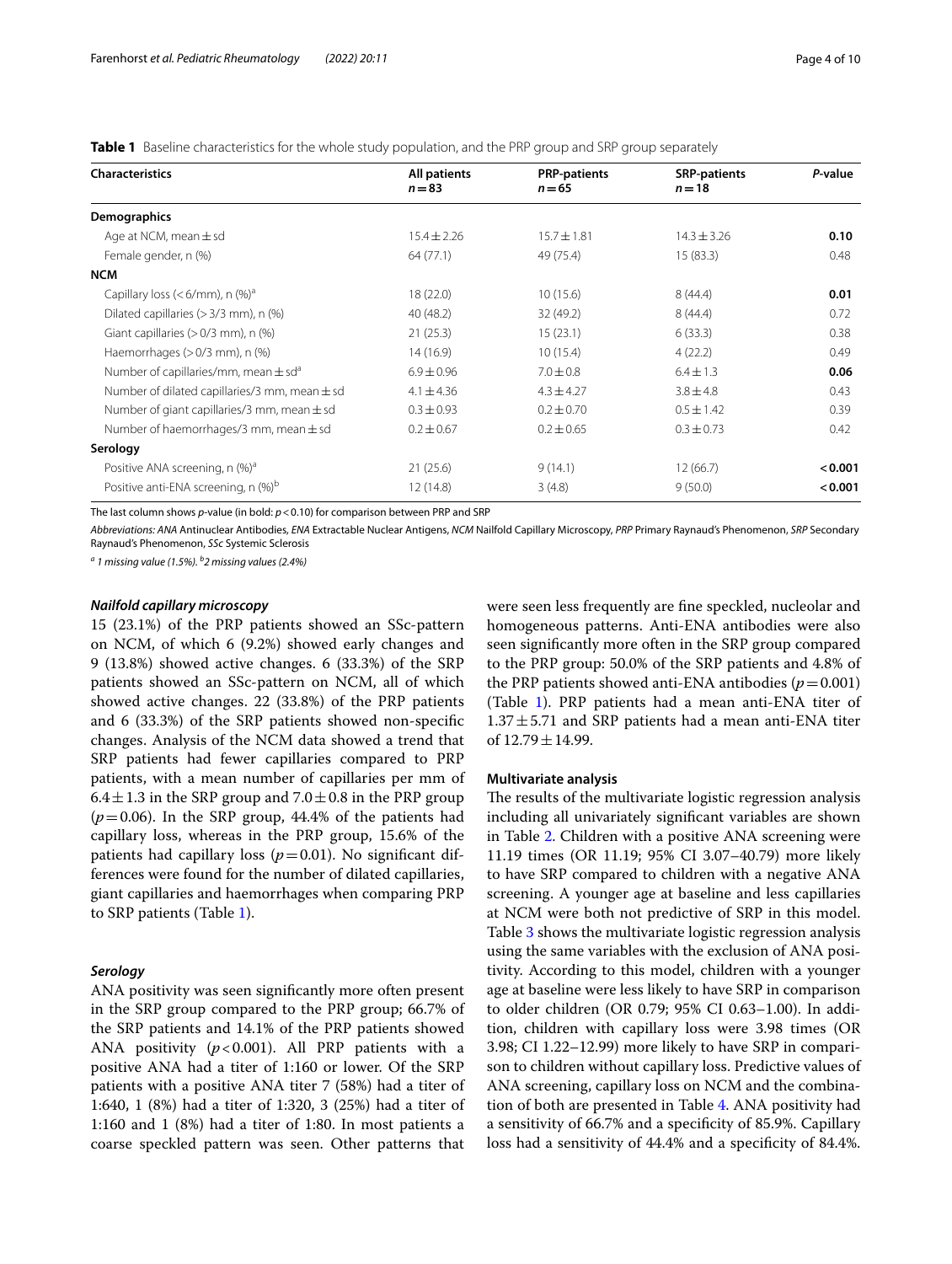<span id="page-4-0"></span>**Table 2** Predictive value of baseline variables for SRP according to multivariate logistic regression model

| Independent variables  | B(SE)         | OR (95% CI)          | P-value |
|------------------------|---------------|----------------------|---------|
| Age at NCM             | $-0.25(0.14)$ | $0.78(0.60 - 1.02)$  | 0.065   |
| Capillary loss (<6/mm) | 1.07(0.71)    | $2.92(0.73 - 11.63)$ | 0.130   |
| Positive ANA screening | 2.41(0.66)    | 11.13 (3.03-40.89)   | < 0.001 |

Variables associated with SRP in the univariate analysis (*p*<0.10) were considered for inclusion in the multivariate logistic regression model. Variables included in the model were: age at NCM, capillary loss and ANA screening. The number of capillaries was not included because of its correspondence to capillary loss. Chi2 (df=3)=24.42. Nagelkerke pseudo R2=0.40. % PRP correctly predicted=92.1. % SRP correctly predicted=38.2. % overall correctly predicted = 80.2. Negative B values are negatively correlated to SRP. The last column shows *p*-value (in bold: *p*<0.05)

*Abbreviations: ANA* Antinuclear Antibodies, *CI* Confdence Interval, *NCM* Nailfold Capillary Microscopy, *OR* Odds Ratio, *SE* Standard Error

ANA positivity combined with capillary loss had a sensitivity of 66.7% and a specifcity of 85.7%.

# *ANA and anti‑ENA screening*

We also ran a multivariate model with age and both ANA and anti-ENA screening. Because of the signifcant correlation between ANA and anti-ENA screening, an interaction variable ANA\*anti-ENA was included in the model. The model showed that the

<span id="page-4-1"></span>**Table 3** Multivariate logistic regression model showing predictive value of baseline variables for SRP excluding ANA positivity

| Independent variables   | B(SE)         | OR (95% CI)         | P-value |
|-------------------------|---------------|---------------------|---------|
| Age at NCM              | $-0.23(0.12)$ | $0.79(0.63 - 1.00)$ | 0.050   |
| Capillary loss $(6/mm)$ | 1.38(0.60)    | 3.98 (1.22-12.99)   | 0.022   |

Variables associated with SRP in the univariate analysis (*p*<0.10) were considered for inclusion in the multivariate logistic regression model. Variables included in the model were: age at NCM and capillary loss. The number of capillaries was not included because of its correspondence to capillary loss. Chi2  $(df=3)=9.94$ . Nagelkerke pseudo R2 = 0.18. % PRP correctly predicted = 98.4. % SRP correctly predicted = 27.8. % overall correctly predicted = 82.9. ANA positivity was not included in this model. Negative B values are negatively correlated to SRP. The last column shows *p*-value (in bold: *p*<0.05).

*Abbreviations: CI* Confdence Interval, *NCM* Nailfold Capillary Microscopy, *OR* Odds Ratio, *SE* Standard Error

interaction variable did not signifcantly contribute to the model  $(p=0.647)$ . ANA and anti-ENA screening were both independent predictors of SRP. ANA positivity (OR 6.41; 95% CI 1.17–35.02) had a slightly higher odds ratio for SRP than anti-ENA positivity (OR 5.74; 95% CI 1.02–32.32) (Table [5](#page-4-3)).

# **ROC curve analysis**

The ROC curve for the number of capillaries per mm is shown in Fig. [1.](#page-5-0) The results of the statistical analysis of the ROC curve are presented in Table [6](#page-5-1). The ROC curve of the number of capillaries per mm had an area under the curve (AUC) of 0.65. However, this value was not significant  $(p=0.06)$ . Especially when numbers of capillaries were higher than approximately 6.7 per mm, they could not distinguish SRP from PRP. A cutoff value of 5.97 capillaries per mm (closest to the value used to defne capillary loss) resulted in a sensitivity of 44.4% and a specifcity of 84.4%.

# **Discussion**

The aim of this study was to determine the value of NCM in diferentiating between PRP and SRP in children and adolescents with RP. Capillary loss shown on NCM was

<span id="page-4-3"></span>**Table 5** Predictive value of ANA and anti-ENA screening for SRP according to multivariate logistic regression model

| Independent variables       | B(SE)          | OR (95% CI)          | P-value |
|-----------------------------|----------------|----------------------|---------|
| Age at NCM                  | $-0.173(0.15)$ | $0.84(0.62 - 1.14)$  | 0.261   |
| Positive ANA screening      | 1.86(0.87)     | $6.41(1.17 - 35.02)$ | 0.032   |
| Positive anti-ENA screening | 1.75(0.88)     | $5.74(1.02 - 32.32)$ | 0.048   |

Results were obtained with a multivariate linear regression model. Variables included in the model were: age at NCM, and ANA and anti-ENA screening. ANA\*anti-ENA was included as an interaction variable (not shown in table). All variables were included using the Enter method. Chi2 (df=3)=18.59. Nagelkerke pseudo R2 = 0.40. % PRP correctly predicted = 94.4. % SRP correctly predicted=55.6% overall correctly predicted=81.5. Negative B values are negatively correlated to SRP. The last column shows the *p*-value (in bold: *p*<0.05)

*Abbreviations*: *ANA* Antinuclear Antibodies, *ENA* Extractable Nuclear Antigens, *CI* Confdence Interval *NCM* Nailfold Capillary Microscopy, *OR* Odds Ratio, *SE* Standard Error

<span id="page-4-2"></span>**Table 4** Predictive value of logistic regression models comprising diferent independent variables for prediction of SRP

|                                                     |                 |                 | <b>PPV (%)</b> | <b>NPV (%)</b> |                              |  |
|-----------------------------------------------------|-----------------|-----------------|----------------|----------------|------------------------------|--|
|                                                     | Sensitivity (%) | Specificity (%) |                |                | %<br>correctly<br>classified |  |
| ANA screening                                       | 66.7            | 85.9            | 57.1           | 90.2           | 81.7                         |  |
| Capillary loss (<6/mm)                              | 44.4            | 84.4            | 44.4           | 84.4           | 75.6                         |  |
| ANA screening + Capillary loss<br>$(<\frac{6}{mm})$ | 66.7            | 85.7            | 57.1           | 90.0           | 81.5                         |  |

A classification cut-off of 0.44 was used for all models

*Abbreviations*: *ANA* Antinuclear Antibodies, *NPV* Negative Predictive Value, *PPV* Positive Predictive value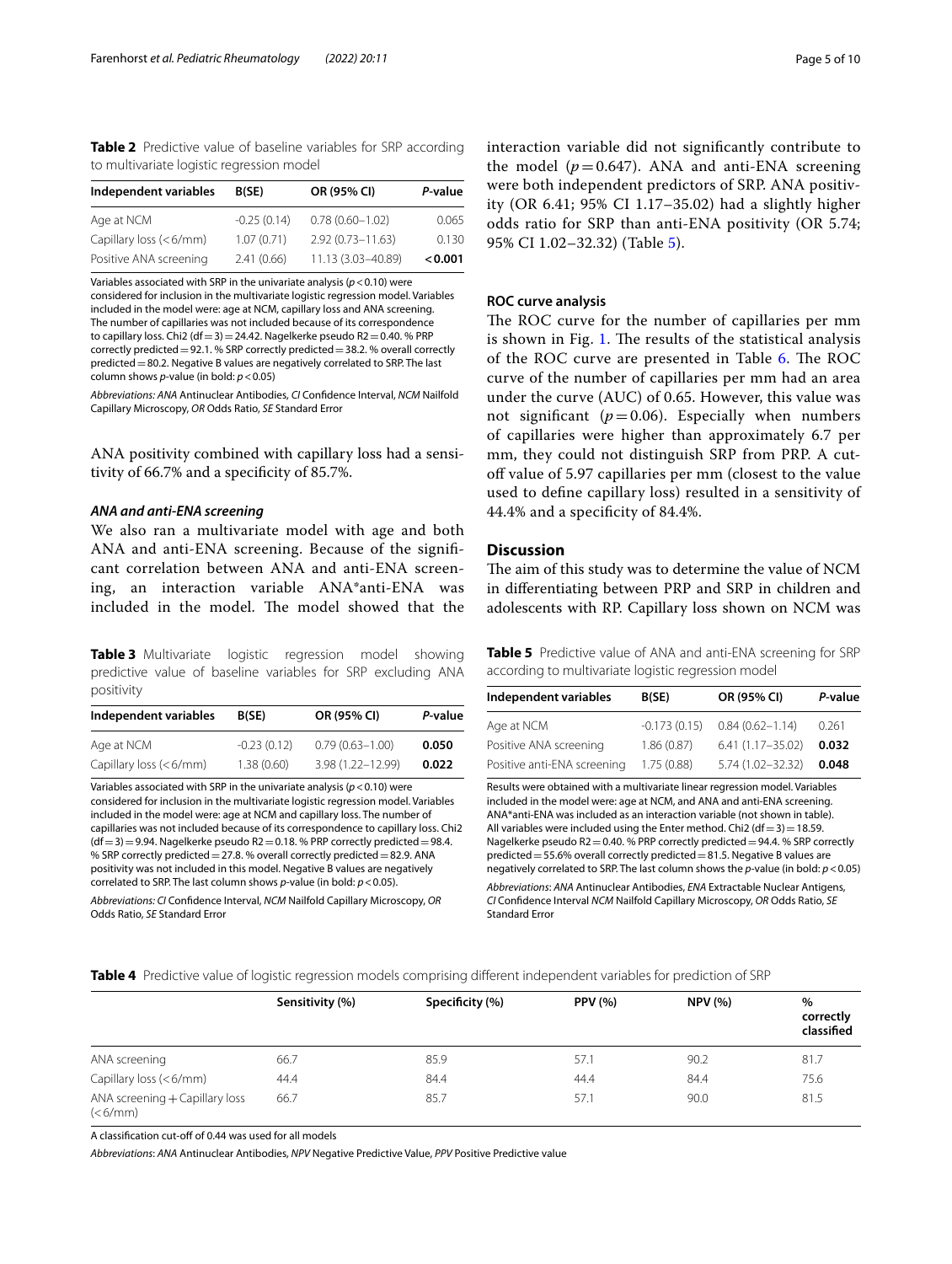

<span id="page-5-1"></span><span id="page-5-0"></span>**Table 6** AUC in the ROC curve of the number of capillaries as predictive variable for SRP

| <b>AUC</b> | Std. Error | Asymptotic Sig | Asymptotic 95% CI |
|------------|------------|----------------|-------------------|
| 0.648      | 0.08.      | 0.06           | $0.485 - 0.811$   |

*Abbreviations*: *AUC* Area Under the Curve, *CI* Confdence Interval

associated with SRP. However, it did not add to the predictive value of ANAs. Other NCM characteristics were not associated with the presence of SRP.

This study showed that whereas SRP in adults is mostly associated with SSc, children and adolescents with SRP seem to mostly develop other CTDs. This is supported by the fact that only 1 of the 18 SRP patients developed SSc. However, 6 (33.3%) of the SRP had an SSc pattern with NCM, all of which showed active changes. Therefore, a study with more children should be performed to confrm whether children develop SSc less frequently than adults.

In this study, 22% of the patients were classifed as SRP and 78% as PRP. At the time of referral, none of the patients were diagnosed with SRP yet. Some patients showed other symptoms at presentation, mostly joint complaints. For some patients, a CTD was suspected, but ANA and NCM were requested to further aid in diagnostics. In a few cases, patients showed ANA positivity as well as NCM abnormalities. These patients were still classifed as PRP because they did not have

symptoms suggestive of a CTD for longer than three years, which was one of the criteria for UCTD [[24\]](#page-8-22). The mean time that passed between the start of RP and a definite diagnosis of a CTD was 2.1 years. These findings are comparable to those reported in the only other longitudinal study on childhood RP by Pavlov et al., which found SRP in 24% of the patients and PRP in 76% of the patients. The time between onset of RP and the diagnosis of a CTD was 2.4 years [[15\]](#page-8-13). Both studies indicate that childhood RP is primary in most cases. However, in comparison to adult RP, childhood RP is more often secondary [\[29](#page-8-27)]. Other studies reported even higher proportions of SRP in children, ranging from 31 to 52% [[15](#page-8-13), [16](#page-8-14), [30\]](#page-8-28). Pavlov et al. proposed as possible explanation the fact that the aforementioned studies only included children younger than 18 years, whereas their own study investigated children and adolescents younger than 20 years. However, our study only included patients below the age of 18 and also found a lower frequency of SRP. Therefore the cut-off point for age does not seem to be the cause of this diference. It is more likely that the diference in frequencies is partly attributable to diferences in criteria chosen to establish RP and to classify CTDs.

The majority of children with SRP were diagnosed with MCTD, UCTD and SLE. SSc, DM and SS were seen less frequently. A possible explanation for this fnding is that children with DM and SS are not always referred. Pavlov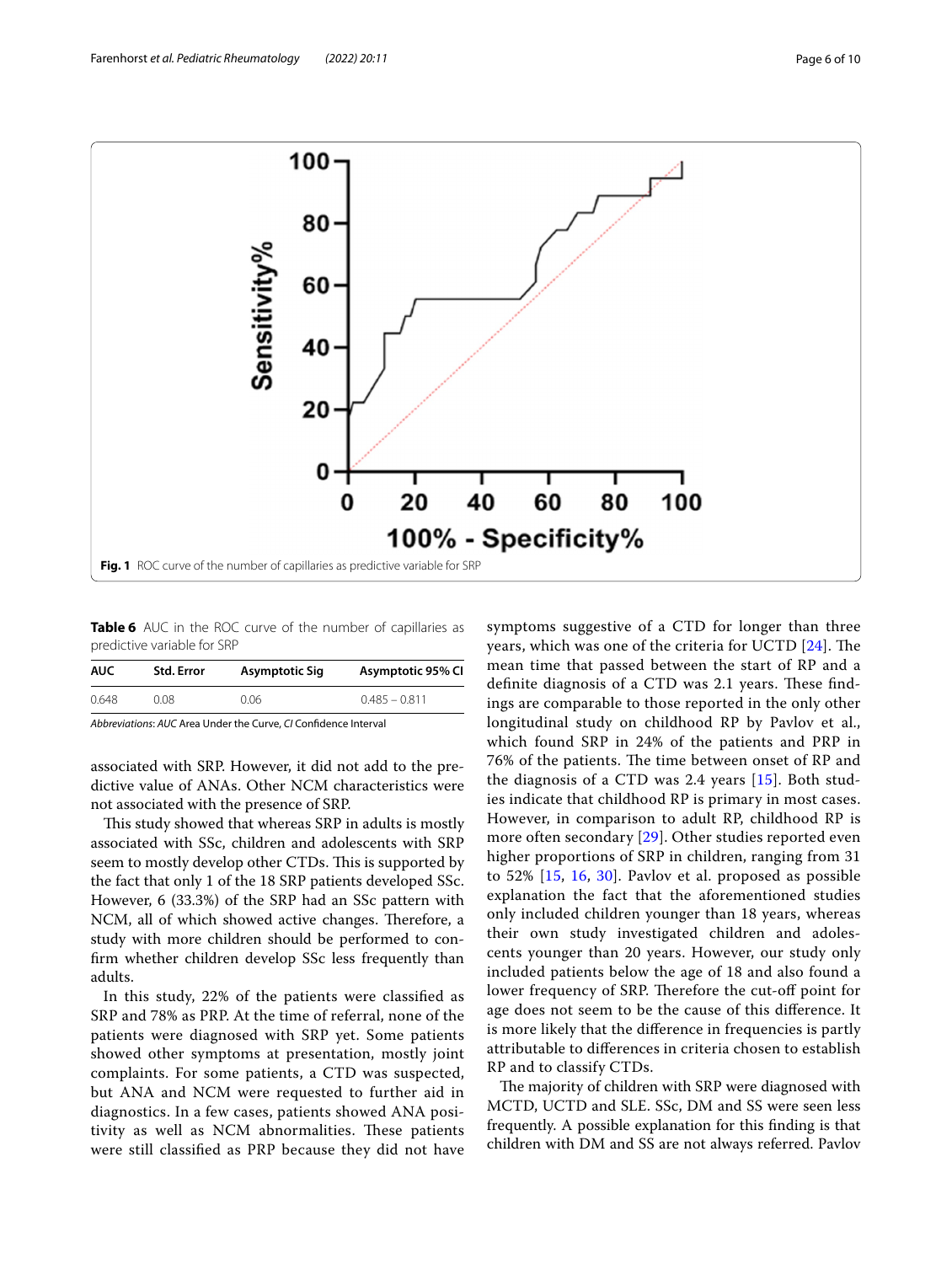et al. reported a similar distribution of CTD diagnoses. Noteworthy is that Pavlov et al. found RA or juvenile idiopathic arthritis (JIA) in 4% of the patients and Nigrovic et al. found arthritis in 29% of the patients [\[15](#page-8-13), [16](#page-8-14)]. Although the present study did fnd joint complaints to be a common early presenting symptom of juvenile CTDs, none of the children were diagnosed with RA or JIA. Tis diference is probably caused by a selection bias, as only patients who had underwent NCM were selected for this study. RA and JIA rarely present with RP as its frst symptom. For this reason, NCM is usually not performed at frst clinical evaluation [[31\]](#page-8-29). When RP develops later during the disease process, NCM is not required to diferentiate between PRP and SRP, as it is has already been established that a disease is present. Therefore RA and JIA patients may not have been included in this study.

The present study showed that ANA positivity was highly predictive of SRP. Anti-ENA antibodies were also strongly associated with SRP. These associations underline the importance of serology in children with RP. However, for most CTDs ANA or anti-ENA positivity is part of the diagnostic criteria  $[32]$  $[32]$ . Therefore, the involvement of ANA positivity in the diagnostics of CTDs has inevitably infuenced the predictive value of ANA positivity for SRP. For this reason, this result should be interpreted with extreme caution.

Capillary loss on NCM was associated with SRP. However, capillary loss did not add to the predictive value of ANAs as shown by the multivariate analysis including ANA positivity. Other NCM parameters were not associated with SRP. It is plausible that the predictive value of ANA positivity was so strong, as it occurs so frequently in childhood rheumatic diseases, that it prevented other variables to be selected as independent predictors in this multivariate model. The multivariate analysis not including ANA positivity shows that this is likely true. In the multivariate analysis without ANA positivity, capillary loss was shown to be an independent predictor of SRP. Noteworthy for the models with and without ANA positivity is that they had high percentages of correctly predicted PRP (92% and 98% respectively), but quite low percentages of correctly predicted SRP (38% and 28% respectively). Because the multivariate model was likely infuenced by the strong predictive value of ANA, an ROC analysis was also performed. An ROC analysis cannot have been infuenced by ANA positivity. ROC and AUC analysis showed that capillary loss was an insufficient predictor of SRP.

The NCM finding capillary loss as a predictor for SRP had a high specificity and negative predictive value (NPV). However, the sensitivity and positive predictive value (PPV) were low. ANA screening performed better

as a predictor for SRP with a higher sensitivity, specifcity PPV and NPV. ANA screening and capillary loss combined as a predictor of SRP performed equally to ANA screening only as a predictor. The variations of NCM fndings at diferent ages should be considered when interpreting this result [\[33,](#page-9-0) [34](#page-9-1)]. Specifcally, Piotto et al. showed that age is positively correlated with the amount of capillaries in healthy children [\[33\]](#page-9-0). We were unable to analyze subgroups due to our small study population. In our study, the mean age of the SRP patients was lower than that of the PRP patients. This may have influenced our results. Furthermore, although the SRP patients had signifcantly fewer capillaries, they had a mean number of capillaries of 6.4 per mm. This is above the definition of capillary loss of  $< 6$  per mm. It should also be noted that the ROC curve for the number of capillaries had an AUC of 0.65 that was not significant ( $p=0.06$ ). This shows that capillary loss has no value in distinguishing between PRP and SRP and this should be kept in mind when interpreting the sensitivity and specifcity. Our study did show a trend towards a high specifcity and NPV, which suggests NCM shows potential as a frst screening method for SRP. However, because of the aforementioned points, defnite conclusions about this cannot be made. A larger prospective study is needed to analyze whether NCM is a predictor of SRP.

Whereas studies in adults clearly show a relationship between giant capillaries on NCM and SRP [\[27](#page-8-25)], the present study found no evidence of this relationship in children. A possible explanation for this observation is that giant capillaries are not an early feature of the CTDs that children with RP are mostly at risk for. They are, however, an early feature of SSc, the most common CTD in adults with SRP [[29\]](#page-8-27). Giant capillaries might still be helpful in defning a small subgroup of children with RP at risk of developing SSc. In our study, the one SSc patient did have giant capillaries, as well as three out of four MCTD patients and one of the two DM patients. This is in line with previous studies, which showed that a SSc pattern is common in MCTD and DM [[27,](#page-8-25) [35](#page-9-2)[–37\]](#page-9-3). It is also possible that although giant capillaries do not diferentiate between PRP and SRP, they could still be predictive of SRP or a specifc CTD. Tis can be seen in a recent study by Schonenberg-Meinema et al., which investigated whether NCM fndings are abnormal in childhood-onset SLE and found that children with SLE had signifcantly more giant capillaries, abnormal capillaries and hemorrhages in comparison to healthy controls [\[38](#page-9-4)]. Although children with SLE had signifcantly more giant capillaries than healthy controls, the study did not fnd a signifcant correlation of RP and giant capillaries in the SLE patients [ $38$ ]. The patient numbers of this study are too small to test for a relationship with individual CTDs, but studies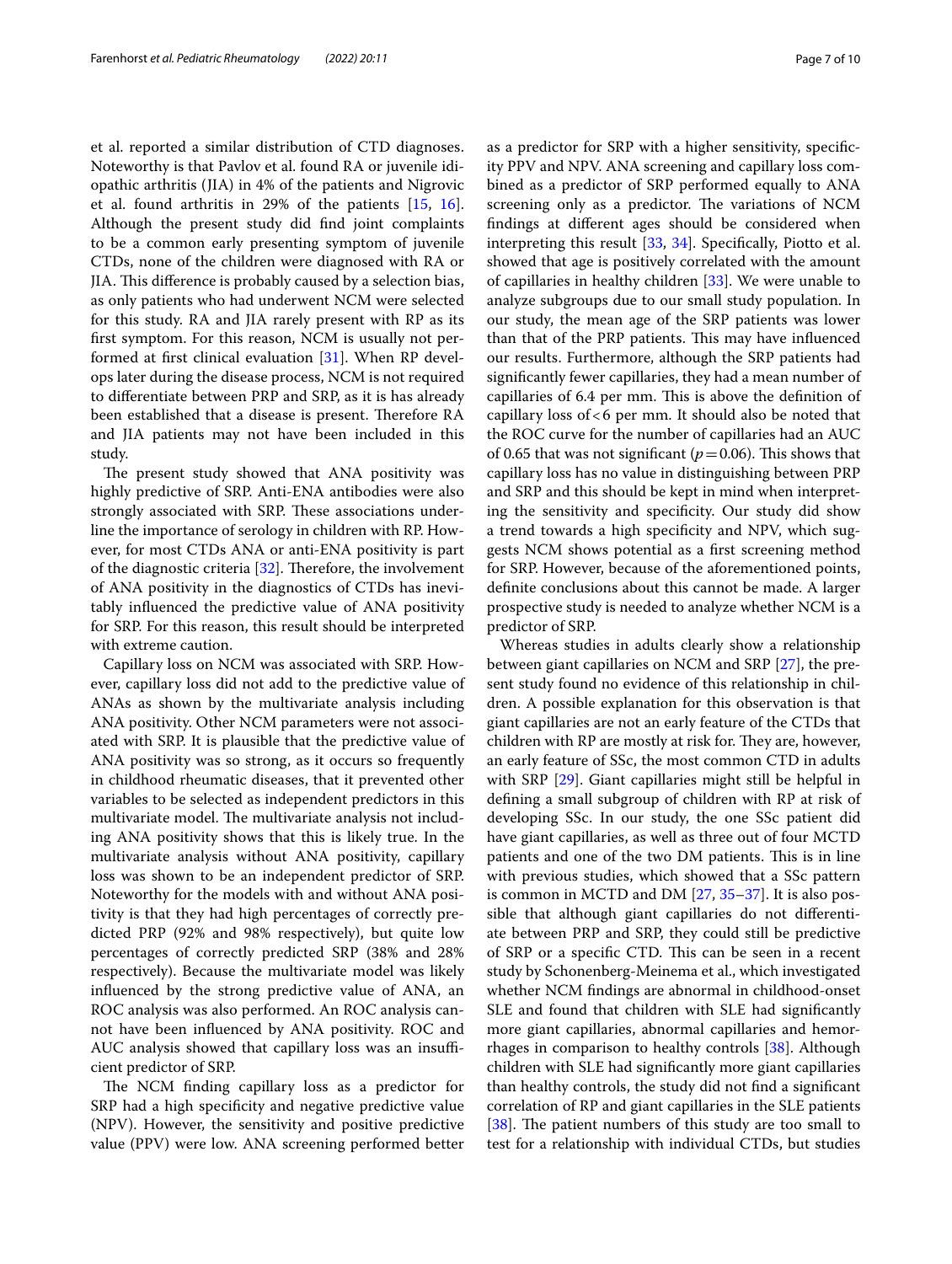with more participants and larger diagnostic subgroups might be capable of detecting such a relationship. More research is needed to determine whether giant capillaries are predictive of specifc CTDs such as SSc.

It was established that NCM fndings are poor predictors of SRP in children. However, SRP can be due to a large variety of CTDs. Juvenile SSc is rare, with an incidence of 0.27 per million per year [\[39](#page-9-5)]. In comparison, the incidence of childhood SLE is 0.3–0.9 per 100.000 children per year [[40\]](#page-9-6), the incidence of childhood MCTD is 0.1 per million children per year [\[41\]](#page-9-7) and the incidence of childhood DM is 2–4 per million children per year [[42](#page-9-8)]. It is possible that NCM is not as good a predictor in children as it is in adults, because children mostly develop CTDs that are less strongly associated with capillaroscopic abnormalities. Furthermore, our study only looked at SRP, meaning it analyzed the predictive value for all CTDs together. NCM could still be predictive of some individual CTDs. The current study was unable to analyze this hypothesis, because of the small patient group with SRP at follow up (*n*=18). It might be of interest for future research to analyze the predictive value of NCM for each CTD individually when a larger study population of children with RP is available. The aforementioned study by Schonenberg-Meinema et al. investigated NCM fndings in childhood-onset SLE in comparison to healthy controls [[38](#page-9-4)]. Our study adds to theirs, because we compared to PRP patients, whereas their study compared to healthy controls. The study by Schonenberg-Meinema et al. emphasizes the importance of looking at specifc NCM abnormalities. Because of the fndings of this study, we believe NCM might be predictive of SLE in children with RP. The results of this study emphasize that it is worthwhile to analyze the predictive value of NCM for each CTD individually.

A limitation of this study is that the study population might be skewed towards SRP. All patients were referred to a tertiary center because they were suspected of having SRP. This may have led to overrepresentation of SRP patients, limiting the external validity for frst line RP patients. Our study was also limited due to the retrospective design. Patient characteristics such as smoker status and family history of RP were not documented in the electronic patient fles at the time of NCM and therefore unavailable to us. Another limitation of this study was that not all NCM were assessed using the same method. For the NCM performed until August 2013, dilated and giant capillaries were judged visually, whereas for the NCM performed after August 2013 they were measured apically. We expect that there are little diferences between the visual judgement and measurements of giant capillaries. For dilated capillaries, however, there could be diferences as these are visually less prominent. We found no signifcant association between SRP and dilated and giant capillaries. Therefore this limitation is not relevant for the outcome of our study. The number of capillaries was assessed over a 3 mm grid in both methods. Therefore, the use of diferent methods is highly unlikely to have afected the signifcant association of capillary loss with SRP. Lastly, the amount of parameters assessed with NCM was limited. Not all parameters defned by Piotto et al. were assessed during NCM [\[33](#page-9-0)]. More research should be performed to determine the value of NCM as a screening method when using the parameters defned by Piotto et al. [[33\]](#page-9-0).

# **Conclusion**

The aim of this study was to evaluate the predictive value of NCM in addition to ANAs positivity in diferentiating between PRP and SRP. This study showed that NCM findings are insufficient predictors of SRP in children with RP and do not add to the predictive value of ANA positivity. However, NCM could be useful as a frst screening method for SRP, due to its high specifcity of 84%. Specifc NCM fndings might still be predictive of some individual CTDs, and future research should focus on this once a larger patient group is available. Whereas RP in adults is mostly associated with SSc, children with RP seem to mostly develop various other CTDs, of which MCTD, UCTD and SLE occur most frequently. In conclusion, NCM has potential as a screening method for SRP, but more research with a larger study population is required before we can conclude whether NCM can be used as a screening method.

#### **Abbreviations**

ANAs: Antinuclear antibodies; CSQ: Connective tissue disease screening questionnaire; CTD: Connective tissue disease; DM: Dermatomyositis; ENAs: Extractable nuclear antigens; EPD: Electronic patient record; iSLE: Incomplete systemic lupus erythematosus; iSS: Incomplete Sjögren's Syndrome; iSSc: Incomplete systemic sclerosis; JIA: Juvenile idiopathic arthritis; MCTD: Mixed connective tissue disease; NCM: Nailfold capillary microscopy; PM: Polymyositis; PRP: Primary Raynaud's phenomenon; RA: Rheumatoid arthritis; RCS: Raynaud Condition Score; RP: Raynaud's phenomenon; SLE: Systemic lupus erythematosus; SRP: Secondary Raynaud's phenomenon; SS: Sjögren's Syndrome; SSc: Systemic sclerosis; UCTD: Undiferentiated connective tissue disease.

# **Acknowledgements**

The authors would like to acknowledge Gemma van der Kamp for her work on this project.

#### **Authors' contributions**

CF contributed to statistical analysis and writing/editing the manuscript. AR contributed to building the database, supervision/oversight and reviewing/editing the manuscript. AG contributed to the examination of the NCM images and reviewing/editing the manuscript. AS contributed to supervision/ oversight and reviewing/editing the manuscript. HB contributed to supervision/oversight and reviewing/editing the manuscript. WA contributed to supervision/oversight and reviewing/editing the manuscript. DM contributed to supervision/oversight and reviewing/editing the manuscript. All authors read and approved the fnal manuscript.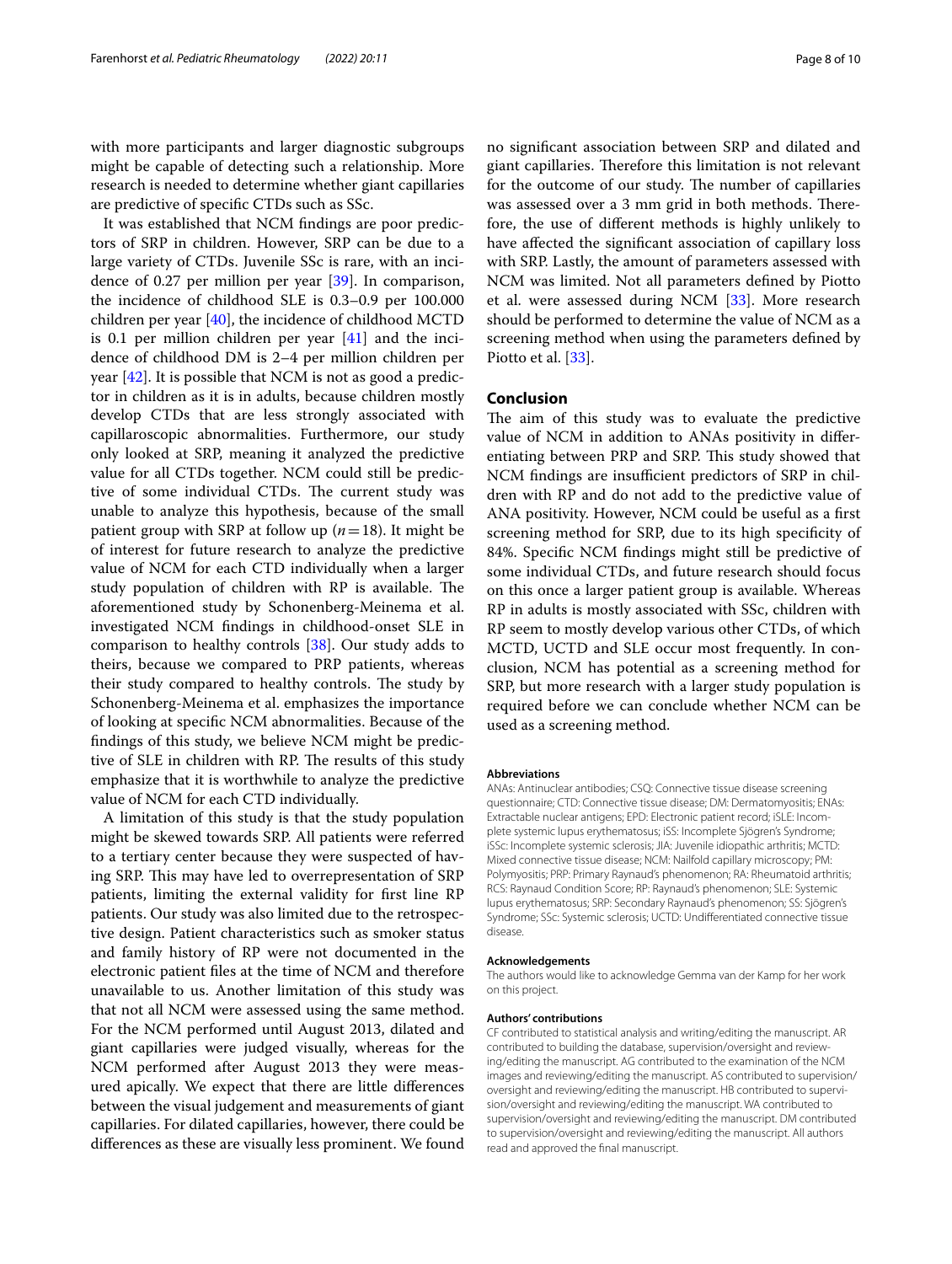# **Funding**

No funding was received for this study.

# **Availability of data and materials**

The dataset used and analyzed in the current study is available from the corresponding author on reasonable request.

# **Declarations**

### **Ethics approval and consent to participate**

The study was approved by the local ethical committee of the department of internal medicine at the University Medical Center Groningen and the Dutch Medical-Scientifc Research with People Act does not apply to this study, because it was retrospective. (registry number 201800773; NTR7530).

#### **Consent for publication**

All authors give consent for publication.

#### **Competing interests**

The authors declare that they have no competing interests.

#### **Author details**

<sup>1</sup> Department of Rheumatology and Clinical Immunology, University of Groningen, University Medical Centre Groningen, Groningen, The Netherlands. <sup>2</sup> Deptartment of Internal Medicine, division Vascular Medicine, University of Groningen, University Medical Centre Groningen, Groningen, the Netherlands. <sup>3</sup> Department of Pediatric Rheumatology and Immunology, Beatrix Children's Hospital, University of Groningen, University Medical Centre Groningen, Groningen, The Netherlands.

# Received: 30 August 2021 Accepted: 27 January 2022 Published online: 08 February 2022

#### **References**

- <span id="page-8-0"></span>1. Koenig M, Joyal F, Fritzler MJ, Roussin A, Abrahamowicz M, Boire G, et al. Autoantibodies and microvascular damage are independent predictive factors for the progression of Raynaud's phenomenon to systemic sclerosis: a twenty-year prospective study of 586 patients, with validation of proposed criteria for early systemic sclerosis. Arthritis Rheum. 2008;58(12):3902–12.
- <span id="page-8-1"></span>2. Jones GT, Herrick AL, Woodham SE, Baildam EM, Macfarlane GJ, Silman AJ. Occurrence of Raynaud's phenomenon in children ages 12–15 years: prevalence and association with other common symptoms. Arthritis Rheum. 2003;48(12):3518–21.
- 3. Maricq HR, Weinrich MC, Keil JE, LeRoy EC. Prevalence of Raynaud phenomenon in the general population. a preliminary study by questionnaire. J Chronic Dis. 1986;39(6):423–7.
- <span id="page-8-2"></span>4. Maricq HR, Carpentier PH, Weinrich MC, et al. Geographic variation in the prevalence of Raynaud's phenomenon: a 5 region comparison. J Rheumatol. 1997;24(5):879–89.
- <span id="page-8-3"></span>5. Silva I, Teixeira G, Bertão M, Almeida R, Mansilha A, Vasconcelos C. Raynaud phenomenon Reviews in Vascular Medicine. Elsevier. 2016;4–5:9–16.
- <span id="page-8-4"></span>6. Gensch K, Gudowius S, Niehues T, Kuhn A. Connective tissue diseases in childhood. Hautarzt. 2005;56(10):925–36.
- <span id="page-8-5"></span>7. Herrick AL, Murray A. The role of capillaroscopy and thermography in the assessment and management of Raynaud's phenomenon. Autoimmun Rev. 2018;17(5):465–72.
- <span id="page-8-6"></span>8. Musa R, Qurie A. Raynaud Disease. In: StatPearls. [Internet] Treasure Island (FL), USA: StatPearls Publishing; November 19, 2020. [cited 2021 February 25].
- <span id="page-8-7"></span>9. Meli M, Gitzelmann G, Koppensteiner R, Amann-Vesti BR. Predictive value of nailfold capillaroscopy in patients with Raynaud's phenomenon. Clin Rheumatol. 2006;25(2):153–8.
- <span id="page-8-8"></span>10. Hughes M, Herrick AL. Raynaud's phenomenon. Best Pract Res Clin Rheumatol. 2016;30(1):112–32.
- <span id="page-8-9"></span>11. Rajaei A, Dehghan P, Amiri A. Nailfold capillaroscopy in 430 patients with rheumatoid arthritis. Caspian J Intern Med. 2017;8(4):269–74.
- <span id="page-8-10"></span>12. Cutolo M, Melsens K, Wijnant S, et al. Nailfold capillaroscopy in systemic lupus erythematosus: a systematic review and critical appraisal. Autoimmun Rev. 2018;17(4):344–52.
- <span id="page-8-11"></span>13. Melsens K, Leone MC, Paolino S, et al. Nailfold capillaroscopy in Sjögren's syndrome: a systematic literature review and standardised interpretation. Clin Exp Rheumatol. 2020;38 Suppl 126(4):150–7.
- <span id="page-8-12"></span>14. Pain CE, Constantin T, Toplak N, Moll M, Iking-Konert C, Piotto DP, et al. Raynaud's syndrome in children: systematic review and development of recommendations for assessment and monitoring. Clin Exp Rheumatol. 2016;34:200–6.
- <span id="page-8-13"></span>15. Pavlov-Dolijanović S, Damjanov N, Ostojić P, Sušić G, Stojanović R, Gacić D, et al. The prognostic value of nailfold capillary changes for the development of connective tissue disease in children and adolescents with primary Raynaud phenomenon: a follow-up study of 250 patients. Pediatr Dermatol. 2006;23(5):437–42.
- <span id="page-8-14"></span>16. Nigrovic PA, Fuhlbrigge RC, Sundel RP. Raynaud's phenomenon in children: a retrospective review of 123 patients. Pediatrics. 2003;111(4):715–21.
- <span id="page-8-15"></span>17. Breda L, Nozzi M, De Sanctis S, Chiarelli F. Laboratory tests in the diagnosis and follow-up of pediatric rheumatic diseases: an update. Semin Arthritis Rheum. 2010;40(1):53–72.
- <span id="page-8-16"></span>18. van den Hoogen F, Khanna D, Fransen J, Johnson SR, Baron M, Tyndall A, et al. 2013 classifcation criteria for systemic sclerosis: an American college of rheumatology/European league against rheumatism collaborative initiative. Ann Rheum Dis. 2013;72(11):1747–55.
- <span id="page-8-18"></span>19. Aringer M, Costenbader K, Daikh D, Brinks R, Mosca M, Ramsey-Goldman R, et al. 2019 European League Against Rheumatism/American College of Rheumatology classifcation criteria for systemic lupus erythematosus. Ann Rheum Dis. 2019;71(9):1400.
- <span id="page-8-19"></span>20. Lundberg IE, Tjärnlund A, Bottai M, Werth VP, Pilkington C, de Visser M, et al. 2017 European League Against Rheumatism/American College of Rheumatology classifcation criteria for adult and juvenile idiopathic infammatory myopathies and their major subgroups. Arthritis Rheum. 2017;69(12):2271–82.
- <span id="page-8-20"></span>21. Aletaha D, Neogi T, Silman AJ, Funovits J, Felson DT, Bingham CO, et al. 2010 Rheumatoid arthritis classifcation criteria: an American College of Rheumatology/European League Against Rheumatism collaborative initiative. Arthritis Rheum. 2010;62(9):2569–81.
- <span id="page-8-21"></span>22. Shiboski CH, Shiboski SC, Seror R, Criswell LA, Labetoulle M, Lietman TM, et al. 2016 American College of Rheumatology/European League Against Rheumatism classifcation criteria for primary Sjögren's Syndrome: a consensus and data-driven methodology involving three international patient cohorts. Arthritis Rheum. 2017;69(1):35–45.
- <span id="page-8-17"></span>23. LeRoy EC, Medsger TA Jr. Criteria for the classification of early systemic sclerosis. J Rheumatol. 2001;28:1573–6.
- <span id="page-8-22"></span>24. Mosca M, Neri R, Bombardieri S. Undiferentiated connective tissue diseases (UCTD): a review of the literature and a proposal for preliminary classifcation criteria. Clin Exp Rheumatol. 1999;17:615–20.
- <span id="page-8-23"></span>25. Kasukawa R, Tojo T, Miyawaki S. Preliminary diagnostic criteria for classifcation of mixed connective tissue disease. In: Kasukawa R, Sharp GC, editors. Mixed connective tissue disease and antinuclear antibodies. Amsterdam: Elsevier; 1987. p. 41–7.
- <span id="page-8-24"></span>26. van Roon AM, Smit AJ, van Roon AM, Bootsma H, Mulder DJ. Digital ischaemia during cooling is independently related to nailfold capillaroscopic pattern in patients with Raynaud's phenomenon. Rheumatology (Oxford). 2016;55(6):1083–90.
- <span id="page-8-25"></span>27. Cutolo M, Pizzorni C, Secchi ME, Sulli A. Capillaroscopy. Best Pract Res Clin Rheumatol. 2008;22(6):1093–108.
- <span id="page-8-26"></span>28. van Roon AM, Huisman CC, van Roon AM, et al. Abnormal nailfold capillaroscopy is common in patients with connective tissue disease and associated with abnormal pulmonary function tests. J Rheumatol. 2019;46(9):1109–16.
- <span id="page-8-27"></span>29. Devgire V, Hughes M. Raynaud's phenomenon. Br J Hosp Med (Lond). 2019;80(11):658–64.
- <span id="page-8-28"></span>30. Dufy CM, Laxer RM, Lee P, Ramsay C, Fritzler M, Silverman ED. Raynaud syndrome in childhood. J Pediatr. 1989;114(1):73–8.
- <span id="page-8-29"></span>31. Crayne CB, Beukelman T. Juvenile idiopathic arthritis: oligoarthritis and polyarthritis. Pediatr Clin North Am. 2018;65(4):657–74.
- <span id="page-8-30"></span>32. van den Hoogen F, Khanna D, Fransen J, Johnson SR, Baron M, Tyndall A, et al. 2013 classifcation criteria for systemic sclerosis: an American